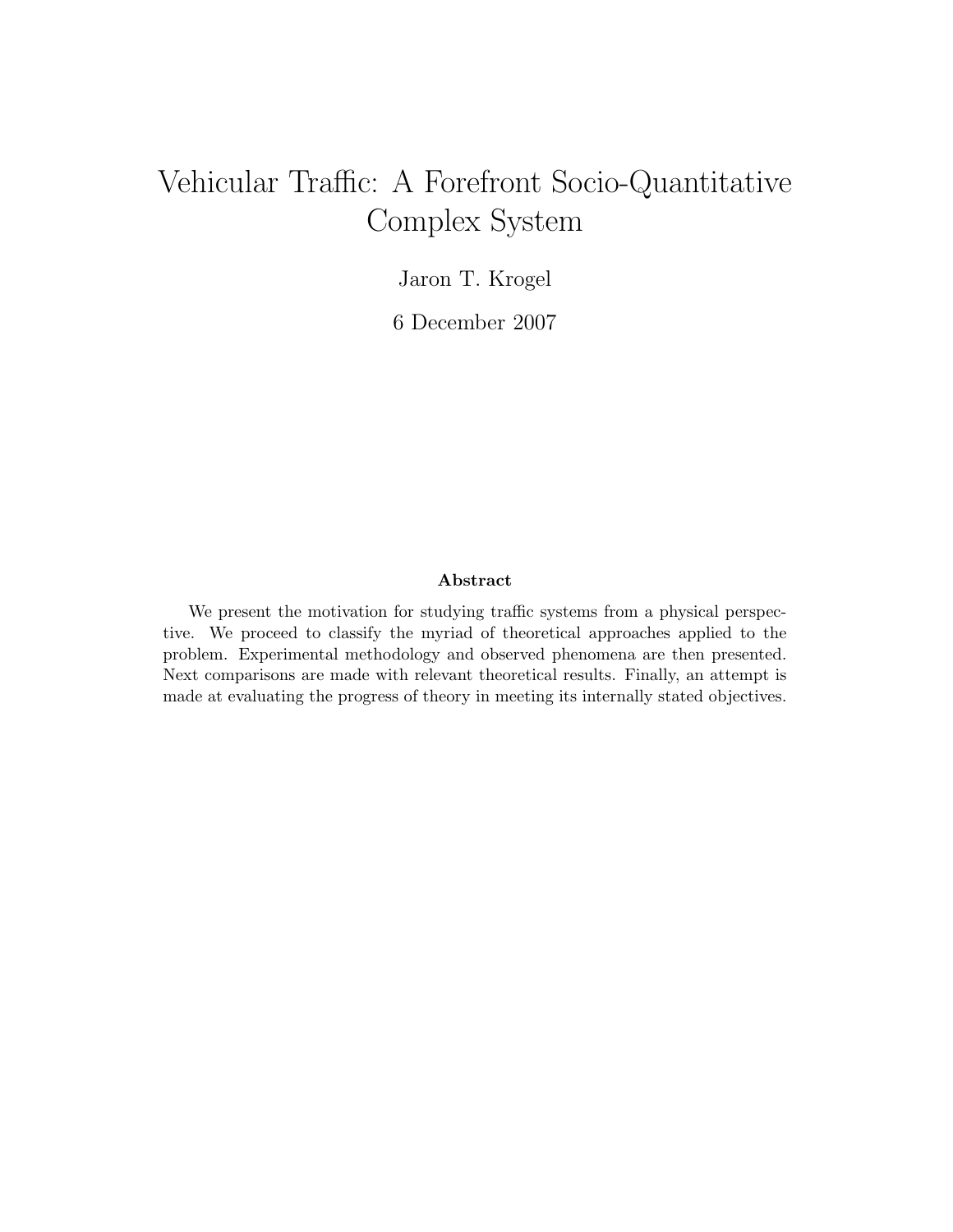# 1 Introduction

The study of vehicular traffic has strong ties with the field of non-equilibrium statistical physics. Most modern models of vehicular traffic treat individual vehicles as "particles" that strongly interact. Thus the general discipline is rightly described as "the study of interacting particles driven far from equilibrium." The nature of these interactions often departs widely from those found in the standard study of physical particles, yet successful mappings from the microscopic models to macroscopic phenomena carry the familiar form of the hydrodynamic equations. Tools familiar to theoretical physicists find ubiquitous application in the field: nonlinear ODEs, linear stability analysis, mean field theory, a form of Newtonian molecular dynamics simulation, cellular automata from a lattice formulation of the problem. A rich set of physical phenomena are involved in the dynamics of traffic flow: transitions between dynamical phases, phase segregation, criticality and self-organized criticality, metastability and hysteresis, etc. Indeed, the strong connection with more conventional physical systems has inspired the expansion of the field in recent years.

From a more practical perspective, understanding the fundamental laws governing traffic phenomena has the potential to benefit society at large. From the point of view of infrastructure, vehicular traffic constitutes the dominant method of travel and shipping, thus its optimization has direct economic benefits. As is typical in physics as a whole, there is a divide between theoretical investigation and practical application. In the case of vehicular traffic, the latter is the subject of the well established field of traffic engineering. Thus the questions pursued by the two camps are different, but often complementary [\[9\]](#page-12-0):

Physics:

- What are the dynamical phases of traffic?
- What is the nature of the fluctuations around steady states?
- How can the dynamical approach to steady state be described?
- What is the affect of quenched disorder (e.g. bottlenecks)?

Engineering:

- What is the relationship between traffic density and flux?
- What are the distributions of distance and time headways?
- What is the optimal placement and design of on and off ramps?
- Does a new lane significantly improve traffic flow?

For the purposes of this paper, we will concentrate our discussion on the microscopic states observed and modeled in vehicular traffic, with specific emphasis on the transition from free flow to congested traffic. In section [2,](#page-2-0) we present a brief overview of the historical development of the discipline. Section [3](#page-3-0) is dedicated to synopses of four major theoretical approaches to the problem. We then proceed in section [4](#page-7-0) to discuss empirical observations of traffic's dynamical states. In section [5](#page-9-0) we discuss corresponding results from the theoretical models and make comparisons with the empirical findings. We conclude in section [6,](#page-11-0) emphasizing the relevance of the field to the modern study of physics.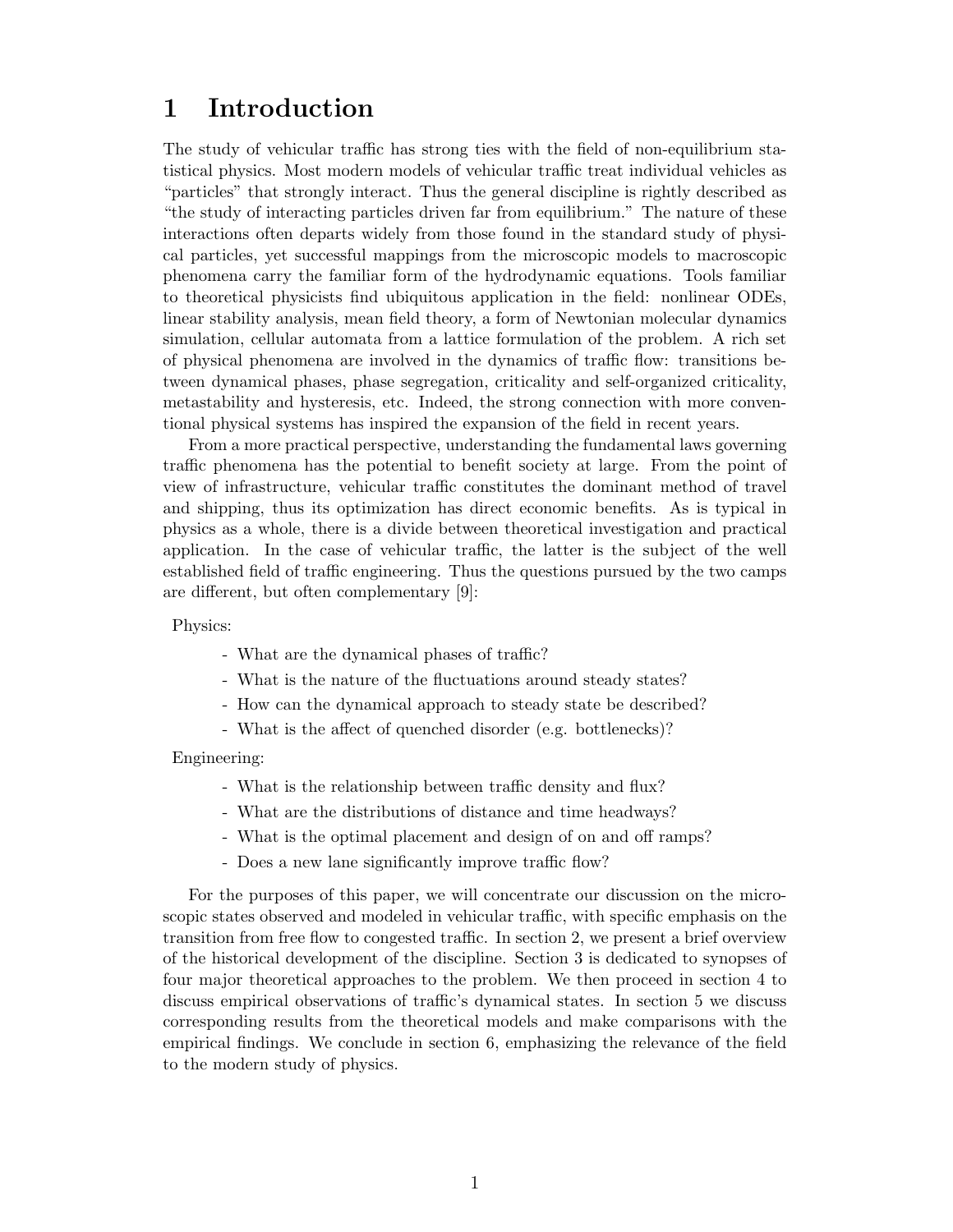### <span id="page-2-0"></span>2 Historical Background

Traffic studies can be traced as early as 1935 with the work of Greenshields [\[1\]](#page-12-1). Later, a flurry of research was localized in the 1950's-1960's. In this period, each of the four theoretical models presented in this paper (macroscopic fluid, gas-kinetic, car-following, and cellular-automata) find their beginnings. In 1955, Lighthill and Whitham [\[2\]](#page-12-2) pioneered a 1D hydrodynamic theory of traffic. By postulating that traffic flux was a function of the density alone and using classic continuity arguments, they arrived at fluid dynamic equations in which traffic jams are modeled as shock waves. Though obscure today, work performed by Gerlough, contemporary with Lighthill and Whitham, used an early form of a cellular-automata algorithm [\[3\]](#page-12-3). Later work by Prigogine et al. (1960) pursued a gas-kinetic formulation based on the Boltzmann equation and were able to reproduce the formalism developed by Lighthill and Whitham [\[4\]](#page-12-4). In 1961, Newell proposed a car-following theory (where cars are 'particles' interacting through a Newtonian potential) known as the Optimal Velocity (OV) model, which is still in use today [\[5\]](#page-12-5).

In somewhat of a gap between these early works and the more recently stimulated modern activity, Treiterer (1975) analyzed a series of aerial photographs and first observed the occurrence of the so-called "phantom jam" [\[6\]](#page-12-6) (a traffic jam which emerges spontaneously from uniform traffic without an obvious cause like a traffic accident or lane closing, see fig[.1\)](#page-2-1) which became a major feature to qualify or disqualify modern traffic models. He also observed stop and go waves in congested traffic which would later be associated with a fundamental dynamical phase of traffic.



<span id="page-2-1"></span>Figure 1: Emergence of a 'phantom jam.' The lines are single vehicle trajectories. (Reproduced from [\[17\]](#page-12-7))

Work in traffic physics slowed until the early 1990's when new traffic data became available (largely due to induction loop detectors being installed on several major freeways) and the techniques of modern statistical physics were brought to bear on the problem. In this period, the works of Biham, Kerner and Kohnhauser, Nagel and Schreckenberg, Lee, Treiber, and others set the stage for the modern approaches to the problem.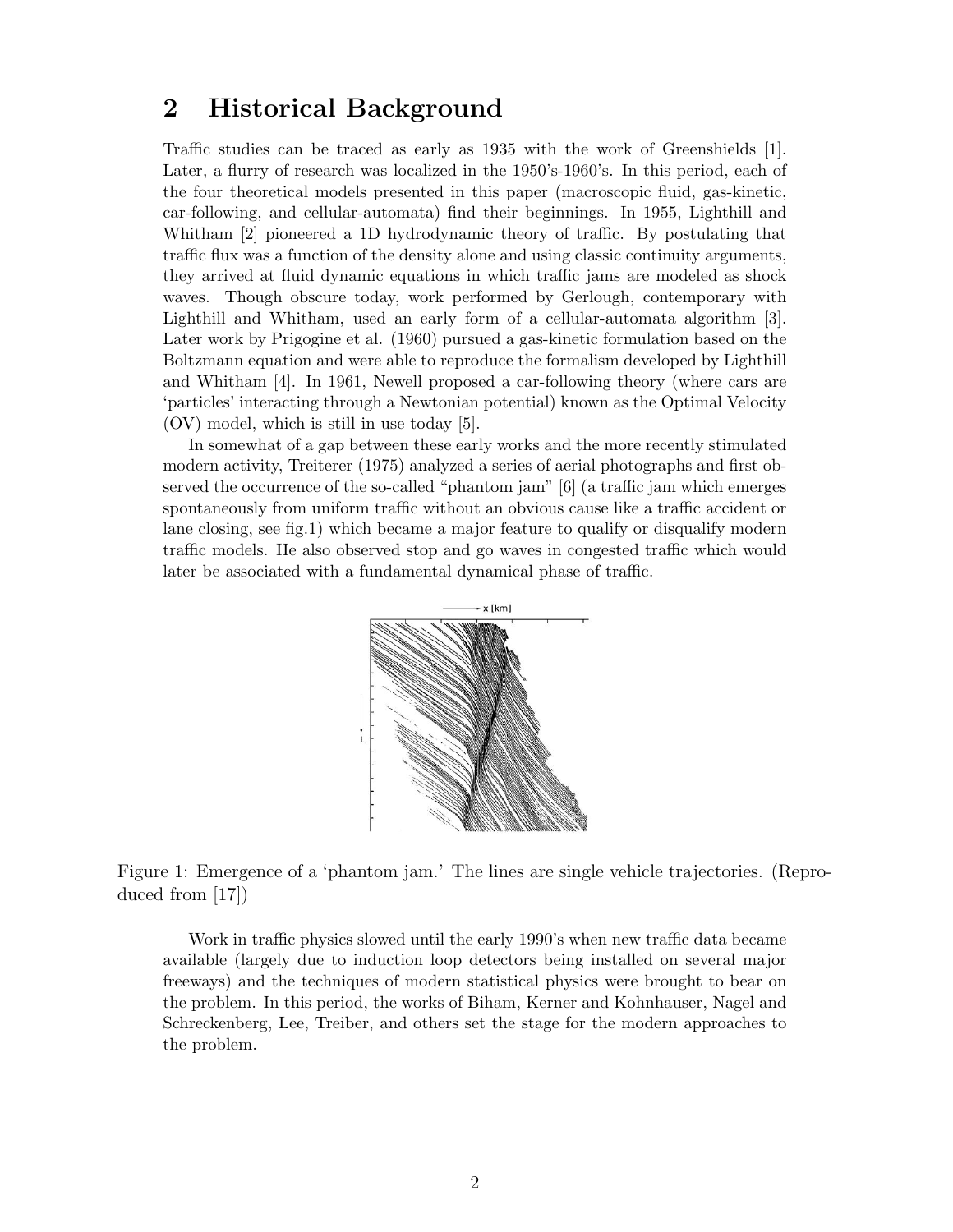### <span id="page-3-0"></span>3 Outline of Theoretical Models

The theoretical models that have been developed in the study of vehicular traffic can be sorted into four broad classes: hydrodynamic, gas-kinetic, car-following, and particle hopping (cellular automata) models. Models in the first two classes generally correspond to earlier work in the field, though some efforts in those areas are still being made. The microscopic kinetic and car-following models can be coarse grained to obtain macroscopic hydrodynamic models. Similarly, connections have been made between the Nagel-Schreckenberg (particle hopping) and Optimal Velocity (car-following) models [\[7\]](#page-12-8). Thus all the models, while conceptually different, contain unifying connections and therefore truly are different roads leading to similar 'Romes.' Before proceeding with our summary of these theoretical descriptions, it is helpful to present definitions of fundamental 'physical' quantities which characterize the problem: (1). density ( $\rho$ )-number of cars per unit distance, (2). flux (J)-number of cars passing a point per unit time, (3). distance headway ( $\Delta x$ )-distance between adjacent vehicles, (4). time headway  $(\Delta t)$ -time difference for adjacent vehicles to pass the same point.

### 3.1 Hydrodynamic Models

Traffic, when observed from a distance, appears to behave much as a continuum 1D fluid. Thus, early approaches to describe traffic flow where couched in the familiar language of fluid mechanics. All approaches rely on two simple statements of conservation, 'mass' and 'momentum':

<span id="page-3-1"></span>
$$
\partial_t \rho + \partial_x J = 0 \qquad , \qquad J \equiv \rho v \tag{1}
$$

$$
d_t v = \partial_t v + v \partial_x v = F/m \tag{2}
$$

From here, a mean-field description can be pursued. We expect that there will be fluctuations about the mean values of density and velocity:

<span id="page-3-2"></span>
$$
v = \langle v \rangle + v' \quad , \quad \langle v' \rangle = 0 \tag{3}
$$

$$
\rho = \langle \rho \rangle + \rho' \quad , \quad \langle \rho' \rangle = 0 \tag{4}
$$

Substituting these expressions into eqs. [\(1\)](#page-3-1) and [\(2\)](#page-3-2), averaging each equation, and approximating fluctuations about a quantity using the gradient  $(\langle v' \rho \rangle \propto \partial_x \langle \rho \rangle)$ , we arrive at the mean field equations (the substitution  $(v, \rho) \equiv (\langle v \rangle, \langle rho \rangle)$ ) has been made) [\[8\]](#page-12-9):

<span id="page-3-5"></span><span id="page-3-4"></span><span id="page-3-3"></span>
$$
\partial_t \rho + \partial_x J = D \partial_x^2 \rho \tag{5}
$$

$$
\partial_t v + v \partial_x v = \nu \partial_x^2 + F/m \tag{6}
$$

The original work of Lighthill and Whitham began with [\(5\)](#page-3-3) under the assumption that  $D \approx 0$  [\[2\]](#page-12-2). The enabling assumption that they made (and which is the basis of most macroscopic traffic models) is that traffic flux is a function of the density alone. Under this assumption, a single non-linear equation is obtained:

$$
\partial_t \rho + \frac{dJ}{d\rho} \partial_x \rho = 0 \qquad , \qquad J(\rho) = \rho v(\rho) \tag{7}
$$

This equation admits solutions of the form  $\rho(x,t) = \rho(x-ct)$   $(c \equiv \frac{dJ}{d\rho})$ , or density waves. From the theory of characteristics, solutions of [\(7\)](#page-3-4) with crossing characteristics will have discontinuities (shocks) which propagate with speed  $\frac{\Delta J}{\Delta \rho}$  (the differences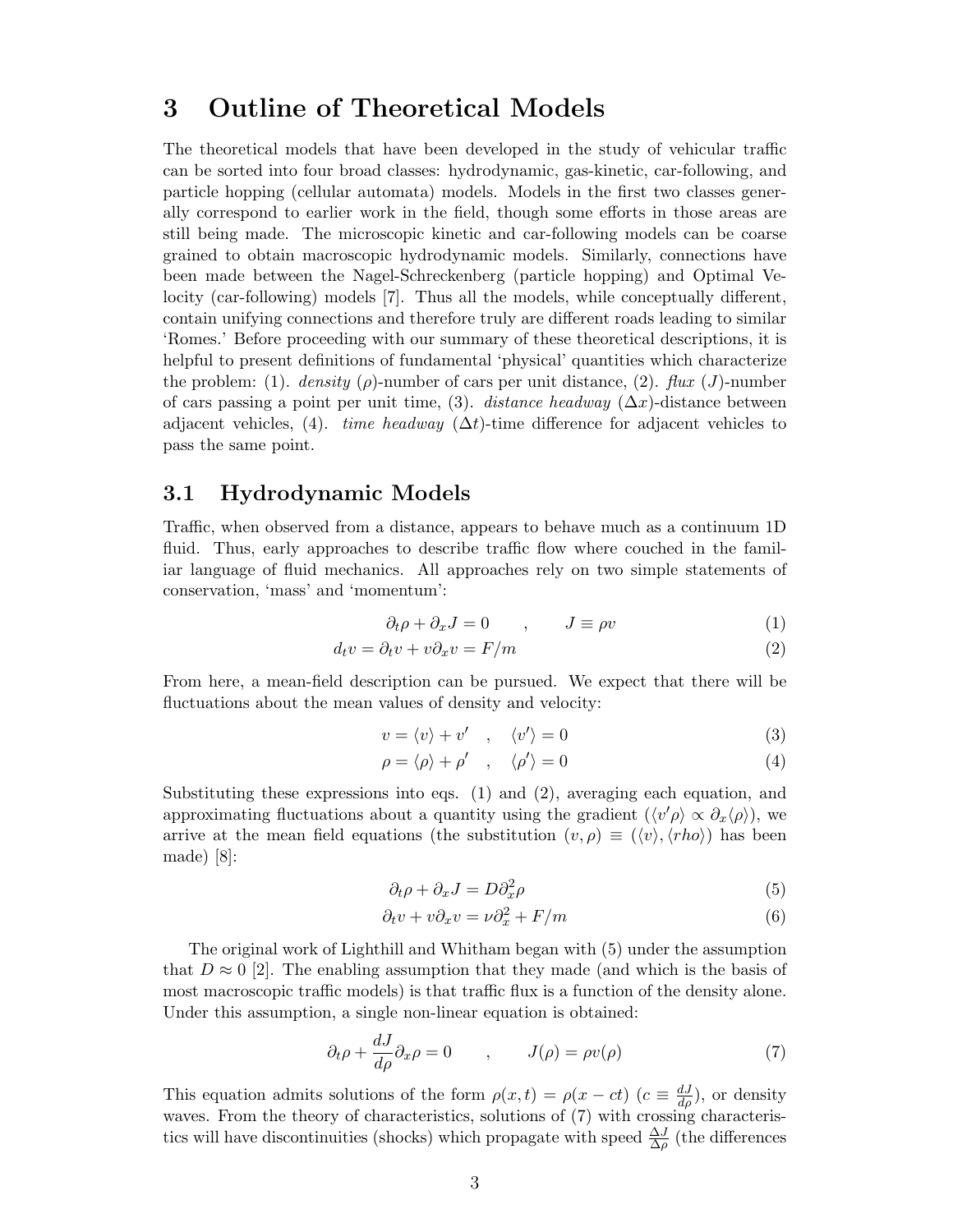spatially straddle the shock discontinuity). For  $D \neq 0$ , waves decay as  $e^{-Dk^2}$ , where  $k$  is the wavenumber. Thus traffic jams enter this formalism as propagating shock fronts which decay in time back to the uniform state.

Thus far we have not specified  $J(\rho)$ . The Greenshields model is obtained by setting  $J(\rho) = v_{max}\rho(1-\rho)$ , which has qualitative similarities to empirical findings. Under the transformation  $(x,t) \rightarrow (v_{max}t'-x',t')$ , [\(5\)](#page-3-3) becomes the deterministic Burger's equation [\[8\]](#page-12-9):

$$
\partial_{t'}\rho + 2v_{max}\rho \partial_{x'}\rho = D\partial_{x'}^2\rho \tag{8}
$$

A considerable advantage of the Greenshields model is that the Burger's equation has been extensively studied and can be further mapped onto the readily solved diffusion equation by means of a Cole-Hopf transformation [\[9\]](#page-12-0).

Several qualitative features of vehicular traffic are still missing from the formalism developed to this point. First, cars cannot accelerate to new speed instantaneously (as is possible in the preceding), which requires the inclusion of momentum conservation (eq. [6\)](#page-3-5). Second, the 'force' which acts on the vehicles needs to be defined. This is usually approximated by a 'relaxation' term and an 'interaction' term. Exponential relaxation toward a desired speed can be achieved by the term  $\frac{1}{\tau}[V(\rho)-v]$ , where  $V(\rho)$ is the (driver) desired velocity, and  $\tau$  is the relaxation time. The interaction term usually takes the form  $-\frac{c_0^2}{\rho}\partial_x\rho$  (c<sub>0</sub> is the characteristic speed of jam propagation, 15km/h), which can be mathematically motivated from the relaxation term just described [\[8\]](#page-12-9). The interaction term captures the qualitative feature that traffic slows in response to increasing density. Thus we arrive at the Kerner-Kohnhauser model [\[10\]](#page-12-10):

$$
\partial_t \rho + \partial_x (\rho v) = D \partial_x^2 \rho \tag{9}
$$

$$
\partial_t v + v \partial_x v = \nu \partial_x^2 v - c_0^2 \rho^{-1} \partial_x \rho + \frac{1}{\tau} [V(\rho) - v]
$$
\n(10)

By using methods of non-linear analysis, Kuhne showed that the KK model has quasi-periodic behavior, just as is observed in real traffic [\[11\]](#page-12-11).

#### 3.2 Kinetic Models

The early work on kinetic models of vehicular traffic can be largely attributed to Prigogine, et al [\[4\]](#page-12-4). Inspired by the Boltzmann equation, he proposed:

$$
\partial_t f + \partial_x f = -\frac{1}{\tau} [f - \rho F_{des}(v)] + \left(\frac{\partial f}{\partial t}\right)_{int}
$$
 (11)

The term involving  $F_{des}(v)$  describes collective relaxation of the microscopic distribution  $f(x, v, t)$  to  $F_{des}(v)$ , a spatially uniform steady state.

Later work showed that such collective relaxation was unphysical. To resolve the unphysical features of the Prigogine model, Paveri-Fontana [\[12\]](#page-12-12) expanded phase space to include the desired speed of the individual driver,  $g = g(x, v, v_{des}, t)$ :

$$
\partial_t g + v \partial_x g - \partial_v \left[\frac{1}{\tau} (v_{des} - v)g\right] = (\partial_t g)_{int} \tag{12}
$$

$$
(\partial_t g)_{int} = f \int_v^{\infty} dv'(1 - P)(v' - v)g - g \int_0^v dv'(1 - P)(v - v')f
$$
 (13)

$$
f \equiv \int_0^\infty dv_{des}g \qquad , \qquad P \equiv \text{`Probability of passing'}
$$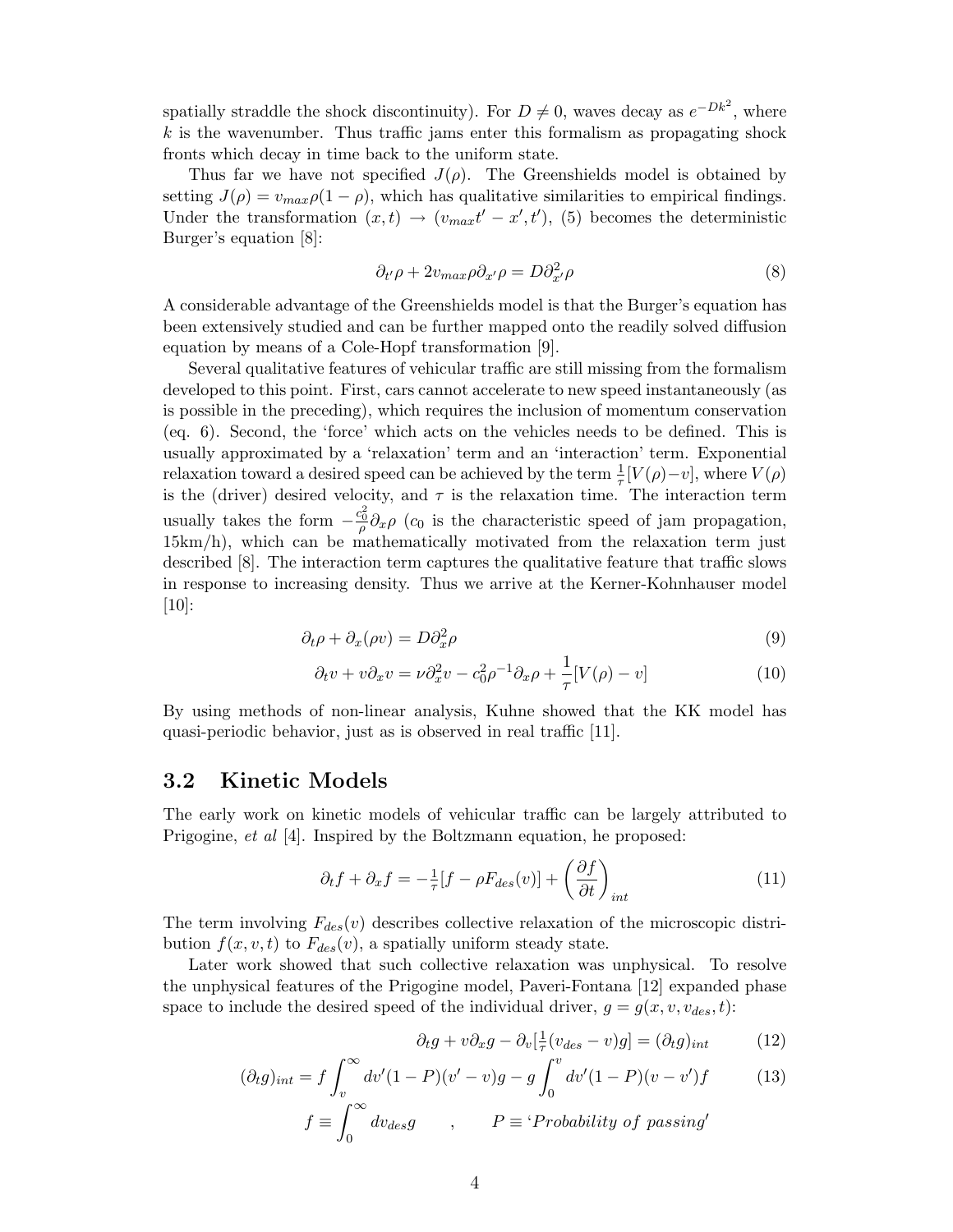This formulation relies on the assumption of 'vehicular chaos,' namely that driverdriver correlations are small. This limits the validity of the description to low densities, which prevents a derivation of the macroscopic equations from this microscopic model [\[9\]](#page-12-0).

The mapping from micro to macro was later successfully performed by Helbing, who developed a gas-kinetic theory starting from the master equation [\[7\]](#page-12-8). His Boltzmann-like formulation takes the following form:

$$
\partial_t f + \partial_x (vf) + \partial_v \left[\frac{1}{\tau}(v_{des} - v)f\right] = \frac{1}{2}\partial_v^2 (D_v f) + (\partial_t f)_{int} , \quad f = f(x, v, t) \tag{14}
$$

Here  $D_v$  is a velocity dependent diffusion coefficient and  $(\partial_t f)_{int}$  represents the interactions between particles.

#### 3.3 Car-Following Models

Car-Following models are so-named because the theoretical description is couched in terms of Newtonian dynamics, where the trajectory of each individual vehicle is traced or 'followed.' Early work ('Follow-the-Leader' models) postulated that driver response (acceleration) is related to the relative velocity of a vehicle and its downstream partner:

$$
\ddot{x}_n(t+\tau) = S_n[\dot{x}_{n+1}(t) - \dot{x}_n(t)] \tag{15}
$$

where  $\tau$  describes the response time of the driver and  $S_n$  represents the 'strength' of the response. Forms have been proposed to make  $S_n$  more realistically depend on the nearest-neighbor proximity (the distance headway) to avoid 'collisions':

$$
S_n = \frac{\kappa}{x_{n+1}(t) - x_n(t)}\tag{16}
$$

Such a prescription results in a set of  $n$  coupled, non-linear, ordinary differential equations, from which it is very difficult to make analytical progress [\[9\]](#page-12-0).

Later work by Newell [\[6\]](#page-12-6) reformulated the problem in terms of a desired (optimal) velocity that depends on the distance headway  $\Delta x$ . In the Optimal Velocity (OV) model, a driver accelerates from their current velocity to the optimal velocity in time τ :

$$
\dot{x}_j(t+\tau) = V(\Delta x_j(t))\tag{17}
$$

Bando Taylor expanded this form and obtained [\[13\]](#page-12-13):

<span id="page-5-0"></span>
$$
\ddot{x}_j = \frac{1}{\tau} [V(\Delta x_j) - \dot{x}_j] \tag{18}
$$

One immediately notices that [\(18\)](#page-5-0) corresponds to the classical motion of a particle with friction, driven by a 'force' proportional to  $V(\Delta x)$ . In general, the optimal velocity function  $V(\Delta x)$  is required to: be monotonically increasing, be bounded from above, and have a point of inflection. The last requirement can be shown to be necessary to obtain density waves that are interpretable as traffic jams [\[7\]](#page-12-8). A popular form for  $V(\Delta x)$  was proposed by Bando [\[13\]](#page-12-13):

$$
V(\Delta x) = \frac{v_m}{2} [\tanh (\Delta x - x_c) - \tanh x_c]
$$
 (19)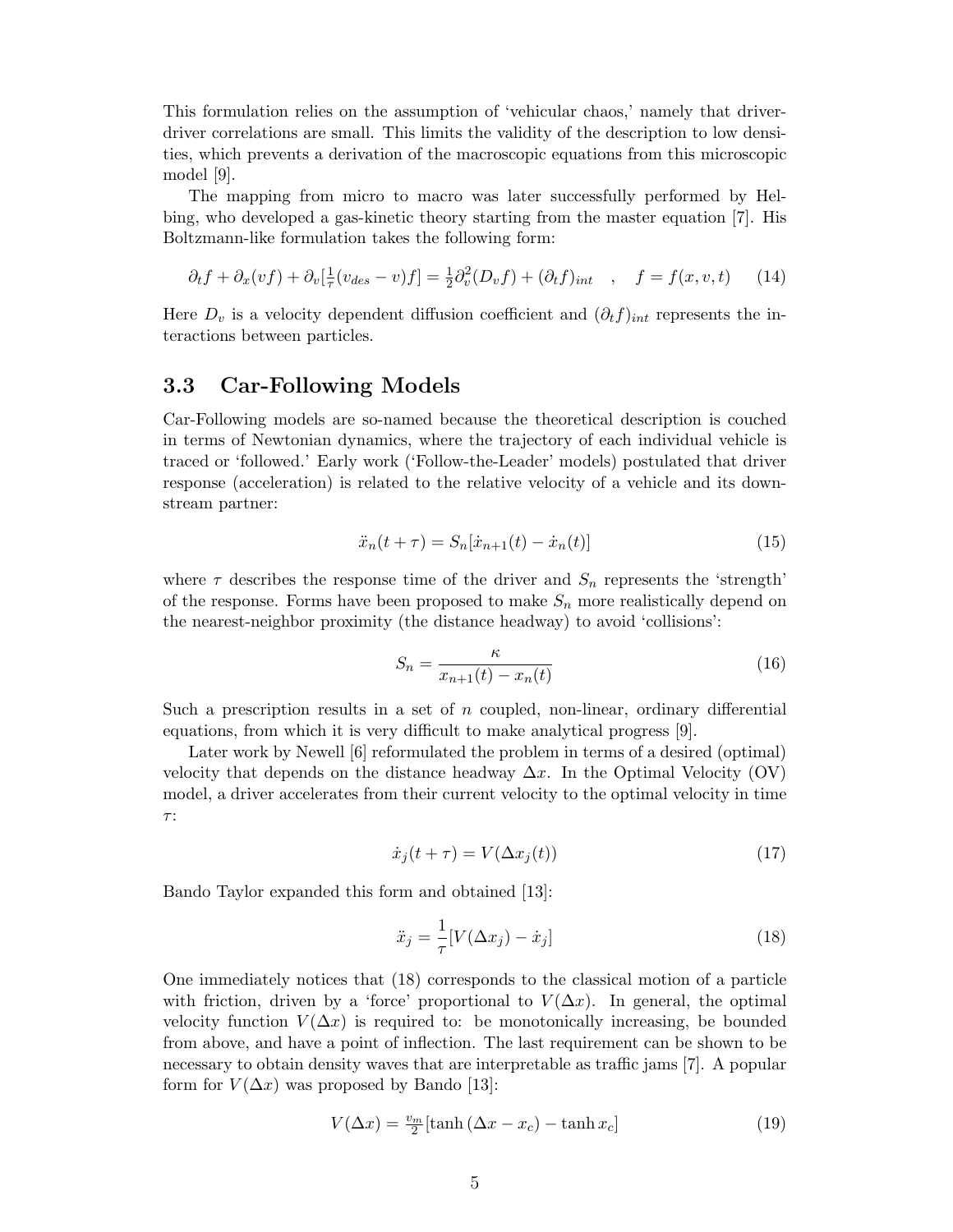By using a series expansion of the headway in terms of the density, Berg *et al.* have successfully obtained a macroscopic representation from the Optimal Velocity model [\[14\]](#page-12-14):

$$
\partial_t v + v \partial_x v = \frac{1}{\tau} [V(\rho) - v] + \frac{1}{2\tau} V'(\rho) [\rho^{-1} \partial_x \rho + \frac{1}{3} \rho^{-2} \partial_x^2 \rho - \rho^{-3} (\partial_x \rho)^2]
$$
(20)

What distinguishes [\(20\)](#page-6-0) from the results presented for the hydrodynamic and gaskinetic models is that the coefficients represented in terms of observable microscopic variables, rather than the phenomenological constants of vehicular 'diffusion' and 'viscosity,' which are difficult to define. An unphysical feature of the OV model is that the collision frequency increases much too rapidly as the delay time  $\tau$  is increased, since the optimal velocity function does not depend on  $\Delta v$ .

The so-called Intelligent Driver Model (IDM) attempts to rectify some of the unphysical features of the OV model by carefully describing the reactions of the individual drivers. Treiber et al. prescribe the following model of driver response [\[15\]](#page-12-15):

<span id="page-6-0"></span>
$$
\dot{v} = a \left[ 1 - \left(\frac{v}{v_0}\right)^4 - \left(\frac{\Delta x^*}{\Delta x}\right)^2 \right] \tag{21}
$$

$$
\Delta x^* = \Delta x_0 + Tv + \frac{v\Delta v}{2\sqrt{ab}}\tag{22}
$$

Here  $v_0$  is the desired velocity,  $\Delta x_0$  is the safe distance headway, T is the safe time headway,  $a$  is the maximum acceleration, and  $b$  is the desired deceleration. As we will see in section [5,](#page-9-0) the IDM can produce quantitative agreement with empirical findings.

### 3.4 Particle Hopping Models

Unlike the models previously described, space and time are discretized in particle hopping models. Individual vehicles move on a lattice according to a set of predefined rules, thus particle hopping models are described in the language of cellular automata (CA). The simplest CA representation of vehicular traffic is the CA 184 algorithm developed by Wolfram. Here a vehicle moves ahead by one site if the site ahead of it is unoccupied and stops otherwise [\[7\]](#page-12-8):

$$
x_j(t+1) = x_j(t) + min[1, \Delta x_j - 1] \tag{23}
$$

A more realistic particle hopping model was developed by Nagel and Schreckenberg [\[16\]](#page-12-16). In this model, four steps are used in the vehicle update cycle: acceleration, deceleration, randomization, and movement. Vehicles increase their speed by 1 if below a maximum threshold (acceleration). If a vehicle would collide with its downstream neighbor, its speed is reduced to land on the site behind it instead (deceleration). The speed of a vehicle is reduced by 1 with probability  $p$  (randomization), which takes into account differences of individual drivers and the tendency to overreact when braking. Finally, the vehicles position is increased by its net velocity calculated in the preceding steps (movement). The algorithm can be expressed compactly as [\[7\]](#page-12-8):

$$
x_j(t+1) = x_j(t) + max\left[0, \ \min[v_{max}, \ \Delta x_j - 1, \ x_j(t) - x_j(t-1) + 1\right] - u_j(t)\right]
$$
\n(24)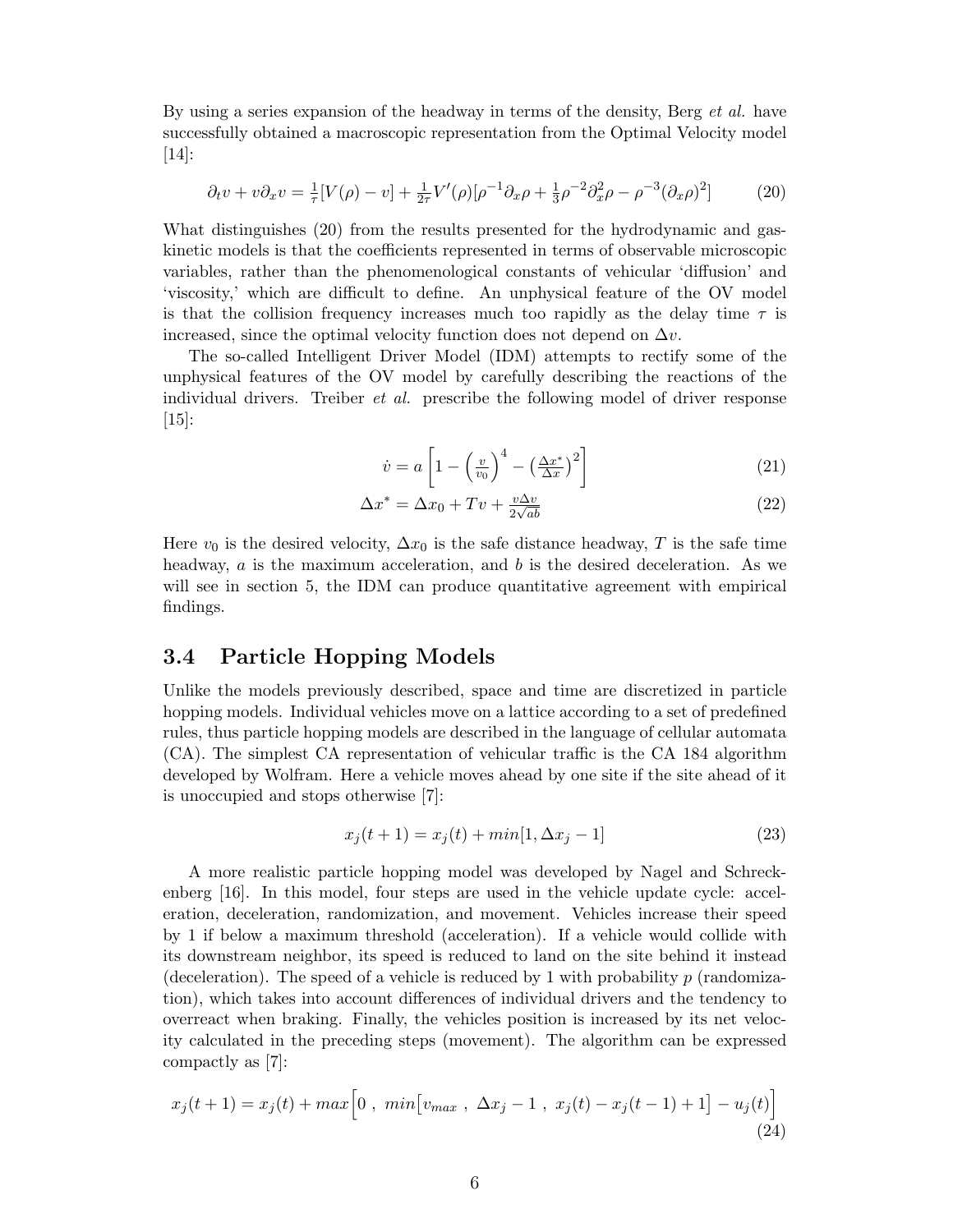where  $u_i(t)$  is 1 with probability p and 0 with probability  $1 - p$ . As we will see, overreaction during breaking in the NaSch model is an important feature in spontaneous jam formation. When modeling real traffic, the time step of the update cycle is usually associated with the shorteest relevant time scale of the system, ie. the reaction time of drivers ( 1s)[\[7\]](#page-12-8). One shortcoming of the NaSch model described here is that it does not generate metastable or hysteretic dynamics. This can be rectified by qualitatively incorporating the fact that drivers do not always immediately notice when they can begin to accelerate again once stopped. This results in 'slow-to-start' rules where a driver accelerates with probability  $q$  if accelerating from stopped [\[17\]](#page-12-7).

### <span id="page-7-0"></span>4 Empirical Observations

Researchers in traffic phenomena have only a few sources for empirical data. In general, modern traffic data are gathered by induction loop detectors installed on overpasses which measure coarse grained distance and time headway distributions as well as short term temporally averaged density and velocity data. Despite the roughness of the data gathered, quantitative comparisons can often be made.

### 4.1 Traffic Jams

The most widely observed phenomena in traffic physics are traffic jams. The works of Kerner *et al.* ([\[18\]](#page-12-17)-[\[21\]](#page-12-18), see, e.g. [\[9\]](#page-12-0) for more references) taken together constitute a detailed analysis of the formation and characteristics of traffic jams. Many of the findings are the result of case studies of individual traffic jam events. Kerner's works reveal that almost all traffic jams are caused by some sort of bottleneck which restricts the traffic flow (which is not surprising given common experience). The nature of the jams did not seem to depend on the details of the bottleneck, eg. whether it was a lane reduction, traffic accident, on-ramp, or uphill gradient [\[19\]](#page-12-19). This is encouraging from the standpoint of physics because it seems to indicate universal behavior. The notable exception to the bottleneck induced traffic jams are the so-called 'phantom' jams mentioned earlier. From Treiterer [\[6\]](#page-12-6) and Kerner, we have come to understand spontaneous traffic jams as a kind of nucleation effect. Local fluctuations in the traffic density (often caused by driver overreaction during braking) become amplified as more cars brake behind the locally slowed pocket. As more cars are involved in the process (due to increased velocity upstream), a jammed state emerges.

Kerner observed that the jammed state is stable for long periods of time and that jam waveforms can propagate for long distances over changing road conditions (encountering on and off ramps and lane reductions) with little change. He also found that jam waves propagate at a characteristic speed of about 15km/h. This is primarily due to the fact that it takes an individual driver at least 2s to accelerate, thus drivers leave the jam sequentially and slowly. In fact the outflow density profile is essentially constant in time. This leads to the other major characteristic of traffic jams. Kerner found that the outflow from a jam is not only constant in time, but is universal: other jams under similar weather conditions will have the same outflow [\[19\]](#page-12-19). These universal characteristics of traffic jams make the system accessible to a physical description.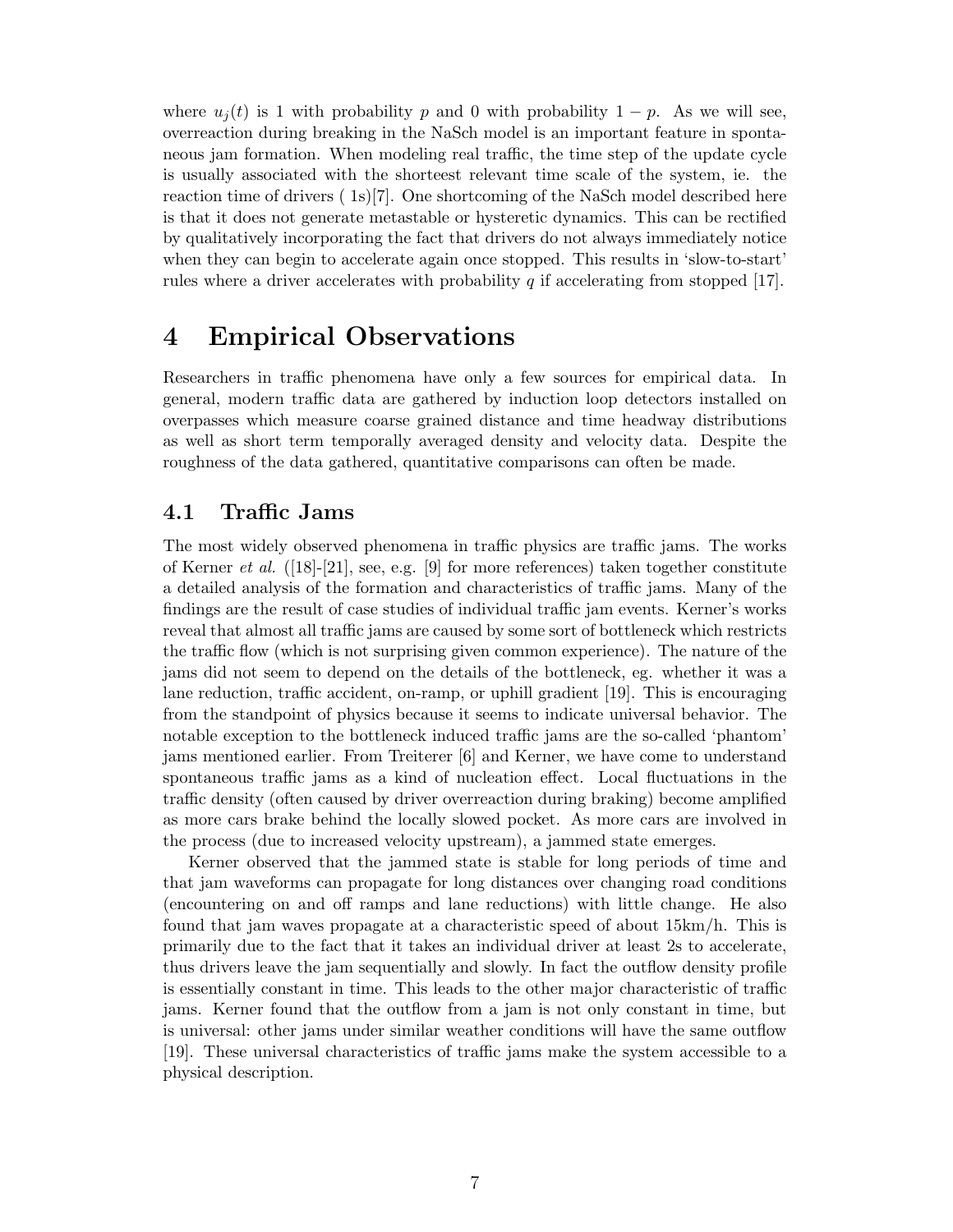### 4.2 Phases of Traffic

In addition to the jammed state just described, the works of Kerner and others have revealed that traffic actually consists of many dynamical phases. Below is a summary of the states reported so far (naming may vary).

- 1. Free Traffic (FT) is characterized by high flow. Each individual vehicle is moving at a roughly constant speed and is relatively unaffected by its neighbors. In FT traffic in different lanes in nearly uncorrelated. Free flow breaks down at higher densities.
- 2. Synchronized Traffic (ST) is characterized by a high density and high flow. ST exists in density regimes closer to the jammed state, yet has a flux nearly the same as free flow. In synchronized traffic, cars all move with nearly uniform velocity and strong correlations exist between different lanes.
- 3. Oscillatory Congested Traffic (OCT) is a jammed traffic state that has periodic 'stop-and-go' waves. A 'stop-and-go' wave is a period pulse of lower density that propagates upstream.
- 4. Highly Congested Traffic (HCT) is the jammed state. In HCT vehicle flux is either zero or negligible.
- 5. Pinned Localized Clusters (PLC) are regions of high density locally confined to a road inhomogeneity (such as an on ramp).

As in condensed matter physics, the different phases of vehicular traffic can be identified in practice by their microscopic behavior. A revealing microscopic property is the distribution of time headways [\[9\]](#page-12-0). An example is displayed in figure [2.](#page-8-0) In the FT regime, one immediately notices two characteristic peaks in the distribution. The first peak occurs near  $\Delta t = 0.8s$  and corresponds physically to 'platoons' of vehicles traveling at high speed close together. The second peak near  $\Delta t = 1.8$  reflects the desire to maintain a safe time headway (driving schools encourage a  $\Delta t$  of about 2s). In ST, the short time peak is destroyed while the safe driving peak gains relative prominence. In OCT, no short time headways are observed and leaving only the safe driving peak [\[9\]](#page-12-0). In this manner different microscopic states can be identified either from empirical or simulation data. Different phases of traffic have also been found to



<span id="page-8-0"></span>Figure 2: Distributions of Time Headway for Free, Synchronized, and Oscillatory Congested Traffic. (Reproduced from [\[17\]](#page-12-7))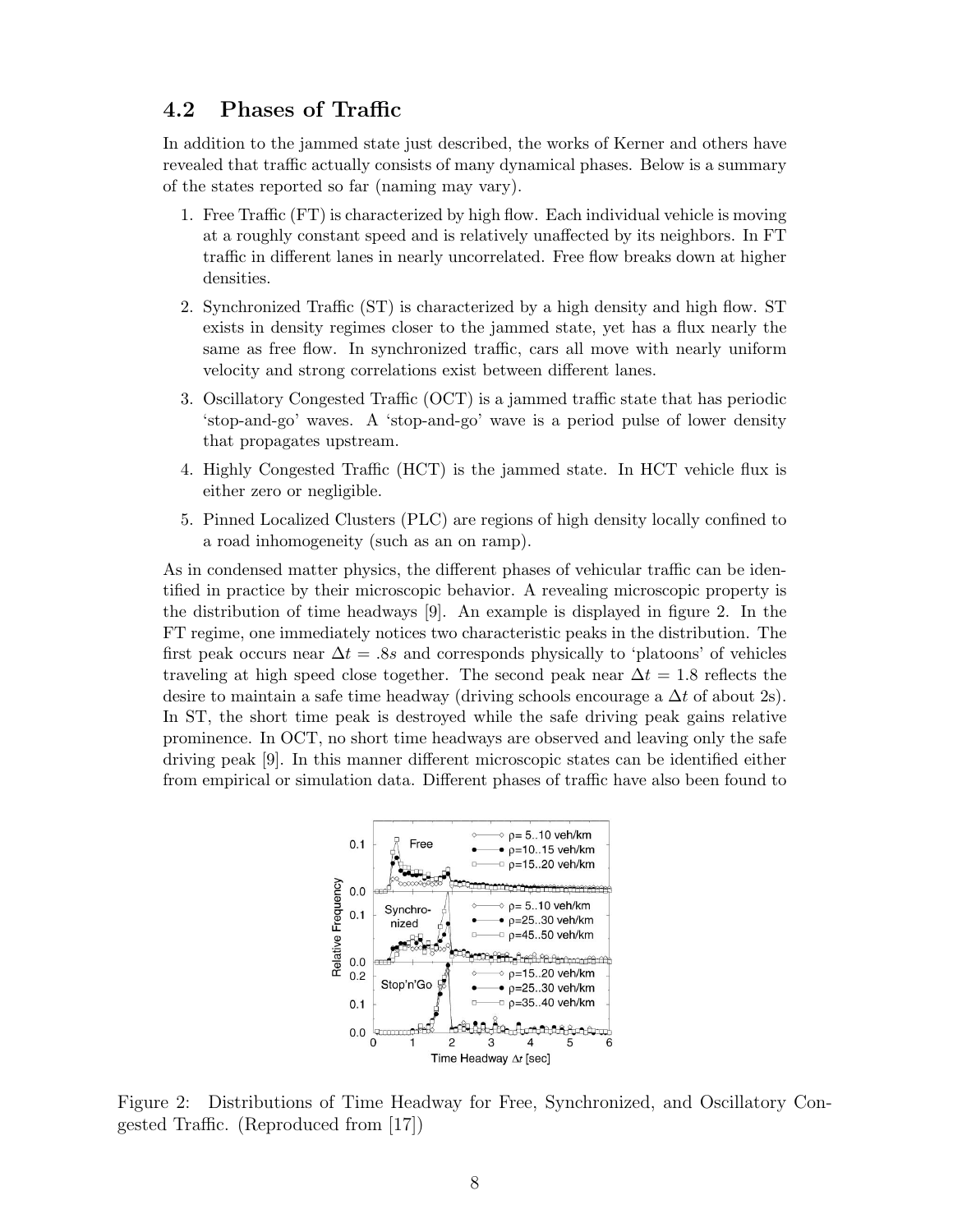coexist. A striking example from Kerner is three phase coexistence of FT, ST, and jam waves (see figure [3\)](#page-9-1). Here two jam waves propagate in parallel across regions of FT and ST. A remarkable feature is that the jam waves cross the transition between FT and ST with little to no disturbance.



<span id="page-9-1"></span>Figure 3: Spatio-temporal plot of 3 dynamically coexisting phases. (Reproduced from [\[21\]](#page-12-18))

### 4.3 Phase Transitions

An often sought after relation in traffic physics is the 'fundamental diagram,' or fluxdensity relation which indicates a separation between free flow and congested states. A typical example of the flux-density relation can be found in figure [4.](#page-10-0) At low density, flux varies linearly with density, which means that the increase in density in this regime has not affected the average velocity. At higher densities, vehicles impede each other (vehicle-vehicle interactions become important) and congested traffic states form. It is now well established that the flux is discontinuous in density across the transition, thus it is a first order phase transition. Kerner has found that both of the transitions  $FT \rightarrow ST$  and  $FT \rightarrow HCT$  are first order [\[20\]](#page-12-20). Correspondingly, traffic states also exhibit hysteresis. Figure [4](#page-10-0) contains a time trace of traffic data moving from free traffic to a congested phase and eventually back to free flow, thus forming a hysteresis loop. Though the primary order parameter governing the phase transitions is density, the transitions can be triggered by other means. Kerner found that a propagating jam interacting with a bottleneck can induce dynamical phase transitions. He observed a jam approaching a region of free traffic prior to, during, and after a bottleneck. After passing the bottleneck, a synchronized traffic state had formed prior to the bottleneck [\[21\]](#page-12-18). As noted before, he also found that the  $FT \rightarrow ST$  transition can also be induced by a short-time localized fluctuation in the density (the 'phantom jam').

### <span id="page-9-0"></span>5 Theoretical Results

All of the model classes discussed in this paper are capable of reproducing free, synchronized, and jammed traffic states. For the rest of this section, we will primarily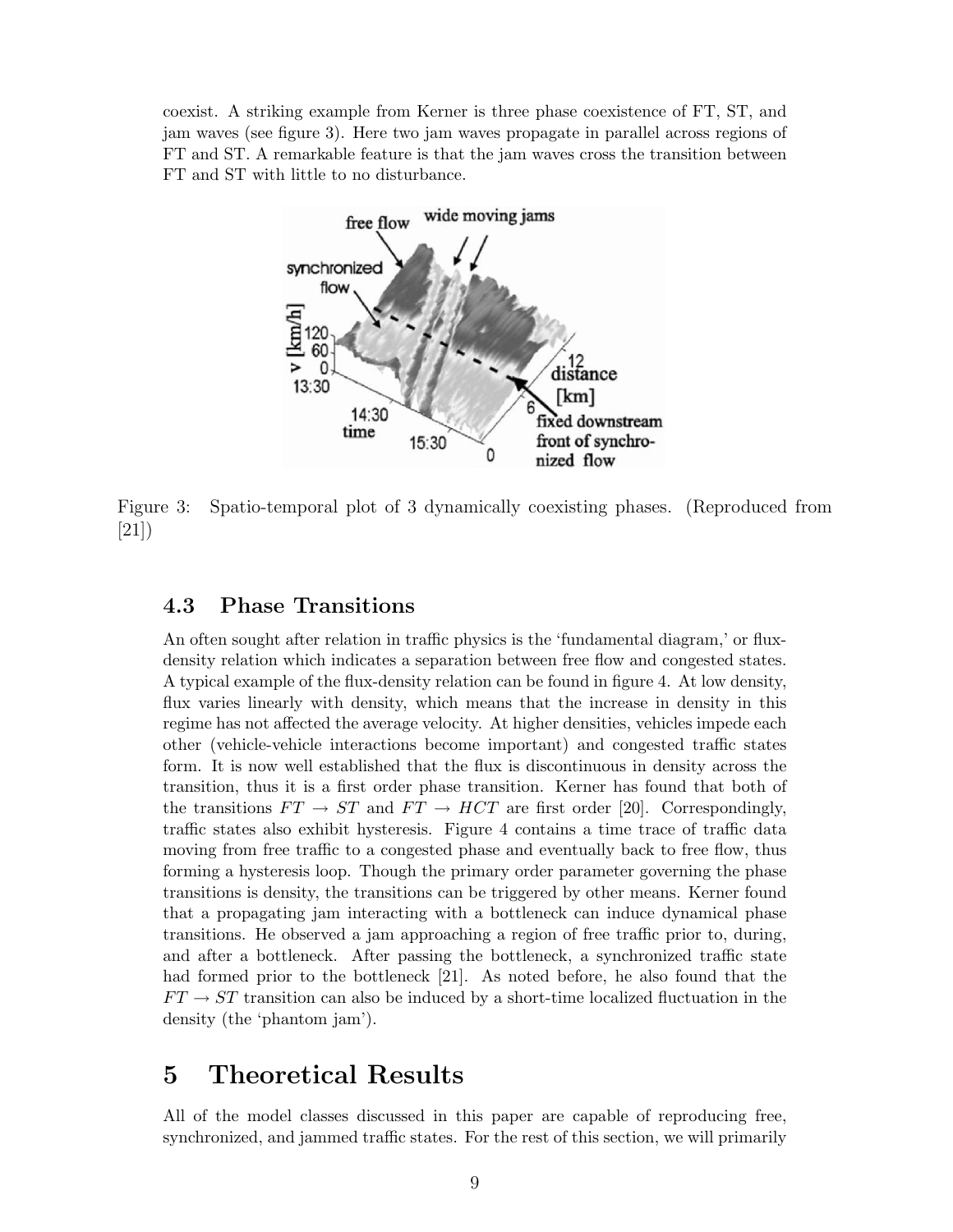

<span id="page-10-0"></span>Figure 4: Flux-density relationship observed in traffic (left). Hysteresis in dynamic phase transitions (right). (Reproduced from [\[9\]](#page-12-0))

focus on the modern car-following and particle hopping models, which are capable of comprehensive qualitative, and at times quantitative, agreement with empirical observations.

### 5.1 Traffic Jams

In analytical theory, the invariant properties of traffic jams has inspired description in terms of classic non-linear differential equations such as the Burger's, Kortweg de Vries (KdV), and Modified KdV equations. Different models typically favored one particular equation. More recently, Nagatani has discussed how all three non-linear equations can be derived from the Optimal Velocity model and exist in different areas of a proposed (analytical and numerical) phase diagram. The various solutions of triangular shock (Burger's), soliton (KdV), and kink-antikink (MKdV) waves have qualitative similarities with empirical time trace data [\[7\]](#page-12-8).

#### 5.2 Phases of Traffic and Phase Transitions

The Modified Nagel-Schreckenberg, Optimal Velocity, and Intelligent Driver models are capable of reproducing the five phases discussed so far. Theoretical phase diagrams have been proposed for certain hydrodynamic, gas-kinetic, and car following models. A host empirical findings have been verified analytically or by simulation.

Similar to Kerner's observations, Knospe, using the NaSch model, has observed three phase coexistence [\[22\]](#page-12-21). These results were obtained by incorporating rules which reflect the desire for smooth driving into the NaSch model, which implies that the ST phase may emerge due to this microscopic tendency. Results from Nagel with empirical boundary conditions reproduce the empirical flux-density relations measured by Wiedemann [\[7\]](#page-12-8). The flux-density relation obtained from the OV model also recaptures the shape of the empirical curve along with the finite discontinuity at the critical point. Expansion of equation [\(20\)](#page-6-0) (coarse-grained OV model) around the critical point results in a Time-Dependent Ginzburg-Landau equation, implying that the jamming transition is governed by the TDGL equation. Stability analysis and simulation imply that the free-congested transition is similar to the gas-liquid phase transition [\[7\]](#page-12-8).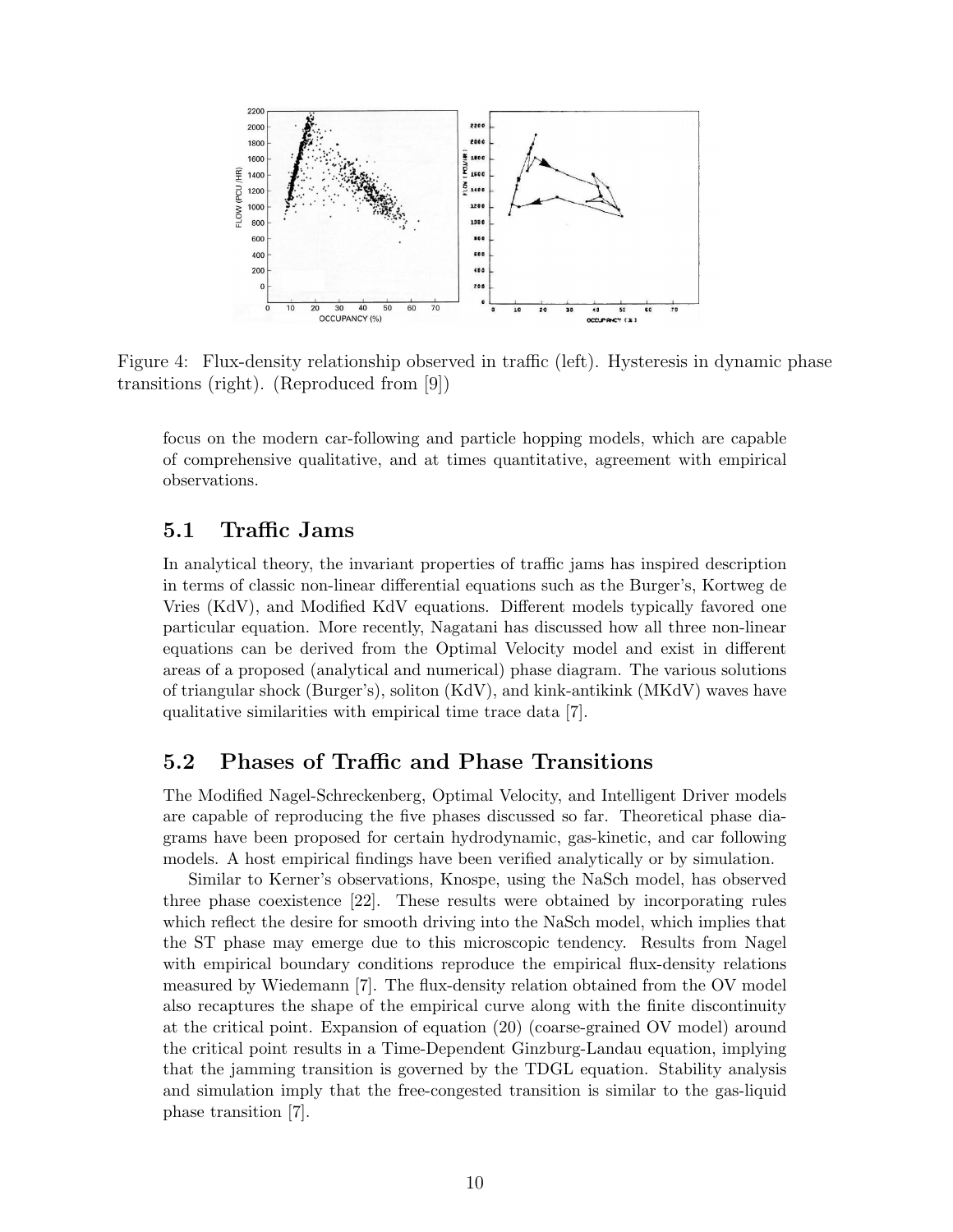

<span id="page-11-1"></span>Figure 5: Traffic breakdown from a lane closing (left) and OCT on an uphill road section. Compare empirical measurements (top) with IDM results (bottom). (Reproduced from [\[15\]](#page-12-15))

Some of the results from the IDM model have even more striking quantitative agreement with empirical findings. Figure [5](#page-11-1) shows spatio-temporal plots of congested traffic from observation and for the IDM with empirical boundary data [\[15\]](#page-12-15). Such close agreement reassures us that the microscopic dynamics are being correctly considered. It should be noted that much more information could be presented here, but we instead refer to the relevant literature.

### <span id="page-11-0"></span>6 Conclusion

Vehicular traffic provides a rich set of 'physical phenomena.' Understanding the dynamic phases of traffic, as well as the causes of metastability and hysteresis are bound to have broader impacts than road design. As we have seen, the field of traffic physics is replete with connections to other fields of physical study. The appearance of macroscopic hydrodynamic equations and the Time-Dependent Ginzburg-Landau equation speak of deeper connections. Even the similarities between the formation of 'platoons' behind slow moving vehicles and Bose-Einstein Condensation raise questions [\[9\]](#page-12-0). The field of traffic physics is becoming well developed in the modern language of non-equlibrium statistical physics, and its further maturation should help in fundamentally understanding other important physical systems with similar qualitative features.